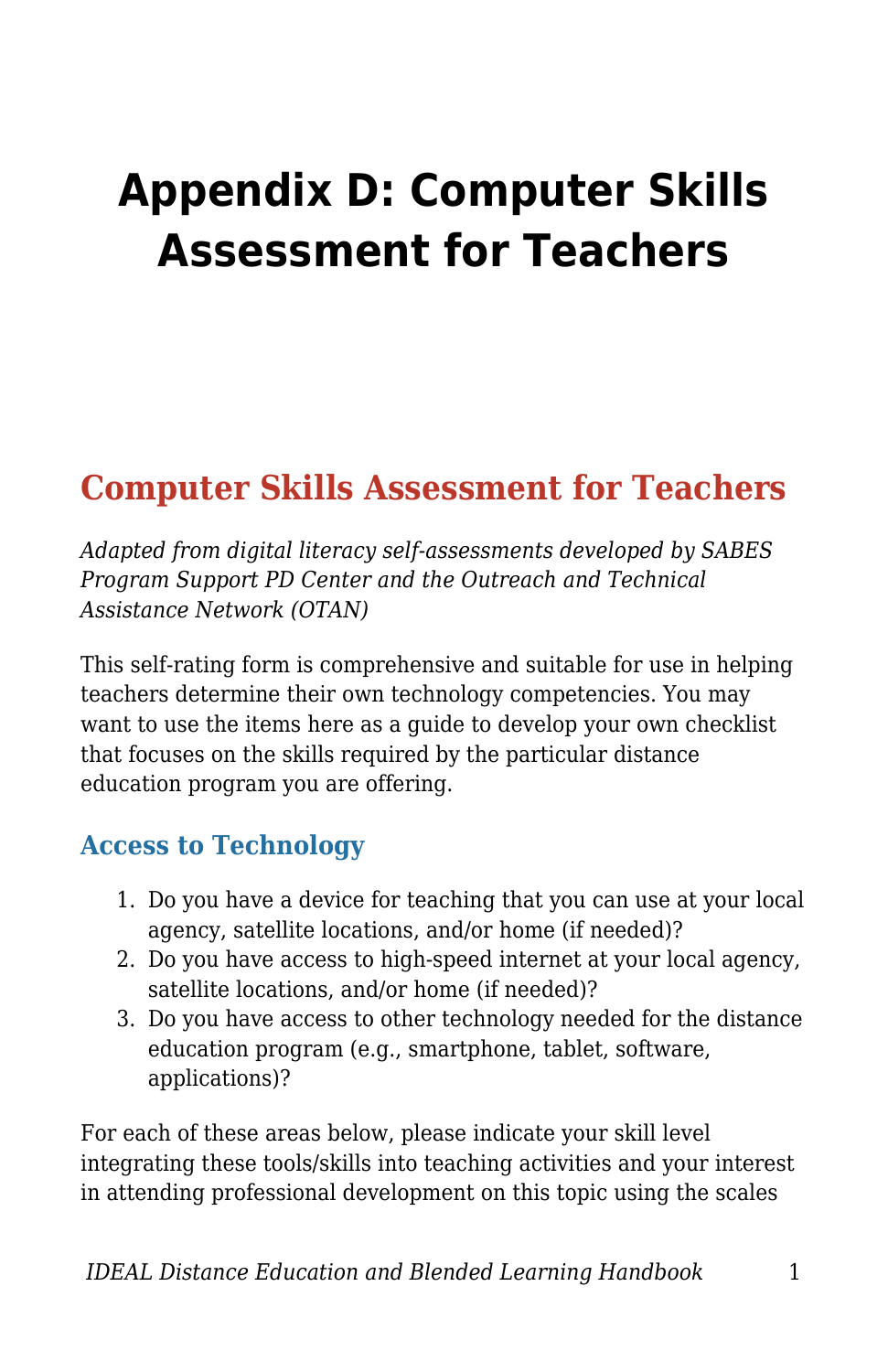#### below:

|    | My skill level integrating these tools/skills<br>into learning activities                           | My interest in<br>attending<br>PD on this topic |
|----|-----------------------------------------------------------------------------------------------------|-------------------------------------------------|
|    | I have no experience, or I do not feel<br>comfortable with this tool/skill.                         | Not interested                                  |
| 2. | I have used this before a few times, or I<br>am somewhat comfortable with this<br>tool/skill.       | Somewhat interested                             |
|    | 3 I use this skill/tool fairly regularly or I<br>feel comfortable with this tool/skill.             | Interested                                      |
| 4  | I use this skill/tool regularly or I feel very Very interested<br>comfortable with this tool/skill. |                                                 |

#### **Basic Computer Operation**

There are some basic skills and knowledge that both you and your students need to have in order to learn with technology, such as startup steps, using the keyboard, printing, and troubleshooting simple problems.

|                                                                                                                                                                               | My skill level<br>integrating<br>these<br>tools/skills<br>into learning<br>activities | My interest in<br>attending<br>PD on this topic |
|-------------------------------------------------------------------------------------------------------------------------------------------------------------------------------|---------------------------------------------------------------------------------------|-------------------------------------------------|
| Performing basic computer operations.<br>such as managing files, using the<br>toolbar, keyboarding, opening and<br>closing programs, moving between<br>programs, and printing |                                                                                       |                                                 |
| Fixing minor computer problems, such<br>as the computer freezing, not printing,<br>or no sound coming from the speakers                                                       |                                                                                       |                                                 |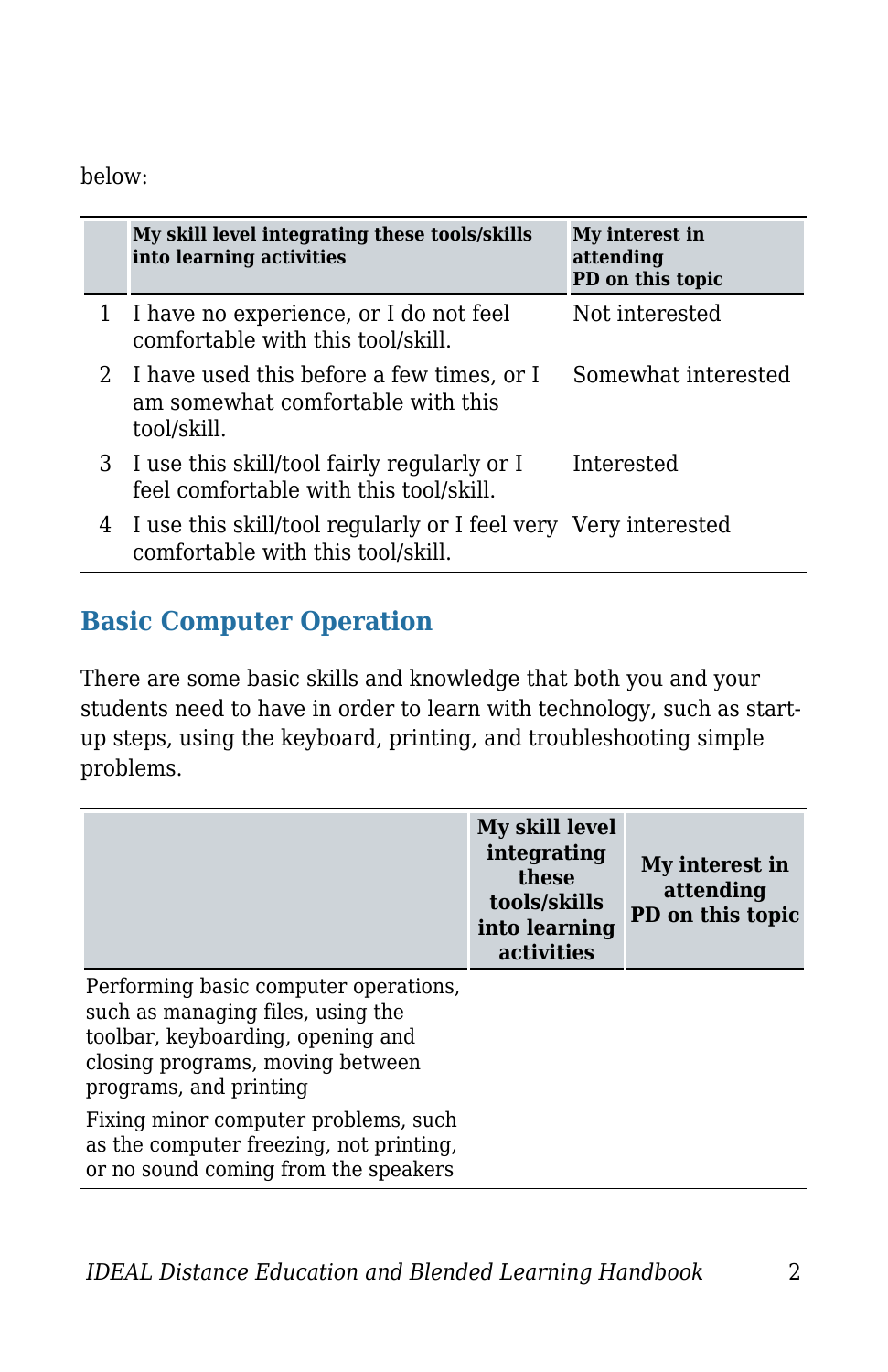### **Productivity Software**

These tools allow people to perform various tasks, including creating written documents, graphs and spreadsheets, and presentations. Some popular productivity software includes MicrosoftOffice (Word, Excel, PowerPoint, Publisher) and Google Applications (Docs, Sheets, Slides).

|                                                                                                                                                                                                   | My skill level<br>integrating<br>these<br>tools/skills<br>into learning<br>activities | My interest in<br>attending<br>PD on this<br>topic |
|---------------------------------------------------------------------------------------------------------------------------------------------------------------------------------------------------|---------------------------------------------------------------------------------------|----------------------------------------------------|
| Using a word processing program<br>(e.g., MS Word, Google Docs) to<br>create a variety of documents                                                                                               |                                                                                       |                                                    |
| Using presentation software (e.g.<br>PowerPoint, Google Slides) to<br>create presentations                                                                                                        |                                                                                       |                                                    |
| Using a spreadsheet (e.g., Excel or<br>Google Sheets) for personal use<br>and to automate administrative<br>tasks, such as keeping a<br>gradebook, making a budget, or<br>graphing survey results |                                                                                       |                                                    |
| Locating, scanning, and<br>manipulating graphics and saving<br>them in a variety of formats                                                                                                       |                                                                                       |                                                    |

#### **Instructional Software**

These resources include a wide array of programs, ranging from

*IDEAL Distance Education and Blended Learning Handbook* 3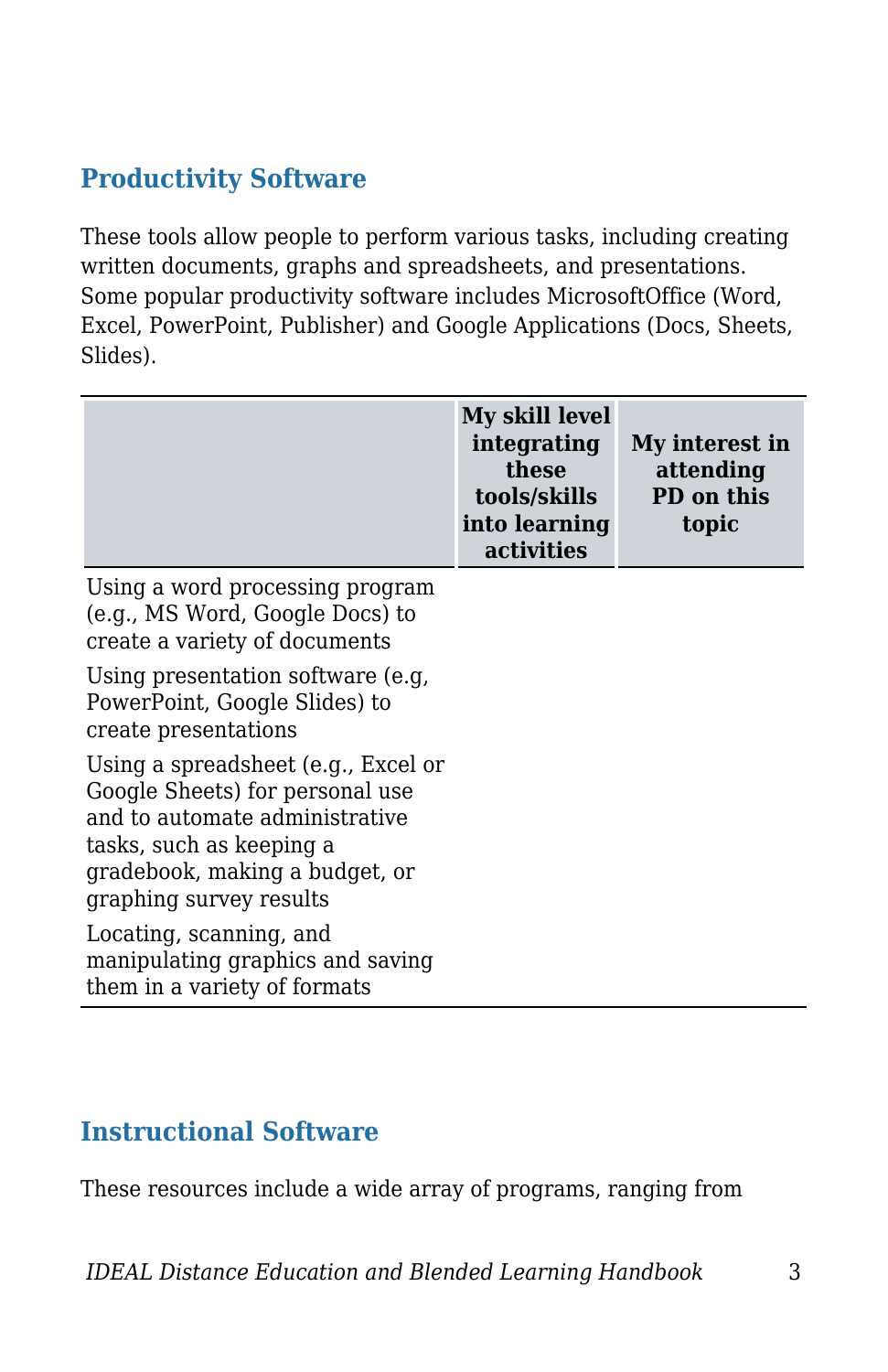complete online curricula to those used for specific skill development, e.g., reading, writing, math, work skills, and ESOL.

|                                                                                                                               | My skill level<br>integrating<br>these<br>tools/skills<br>into learning<br>activities | My interest in<br>attending<br>PD on this<br>topic |
|-------------------------------------------------------------------------------------------------------------------------------|---------------------------------------------------------------------------------------|----------------------------------------------------|
| Evaluating and using a variety of<br>content-specific instructional<br>software programs for specific<br>learning purposes    |                                                                                       |                                                    |
| Regularly tracking and supporting<br>student progress online                                                                  |                                                                                       |                                                    |
| Developing and aligning individual<br>learning plans for students with<br>particular software and the goals<br>of the student |                                                                                       |                                                    |
| Using a learning management<br>system or a digital homeroom<br>where students can access and<br>submit assignments            |                                                                                       |                                                    |
| Teaching online classes via<br>webinars or video chats                                                                        |                                                                                       |                                                    |

#### **Assistive Technology (AT)**

These tools include assistive, adaptive, and rehabilitative devices. AT promotes greater independence for people with disabilities by enabling them to perform tasks that they were formerly unable to or had great difficulty accomplishing.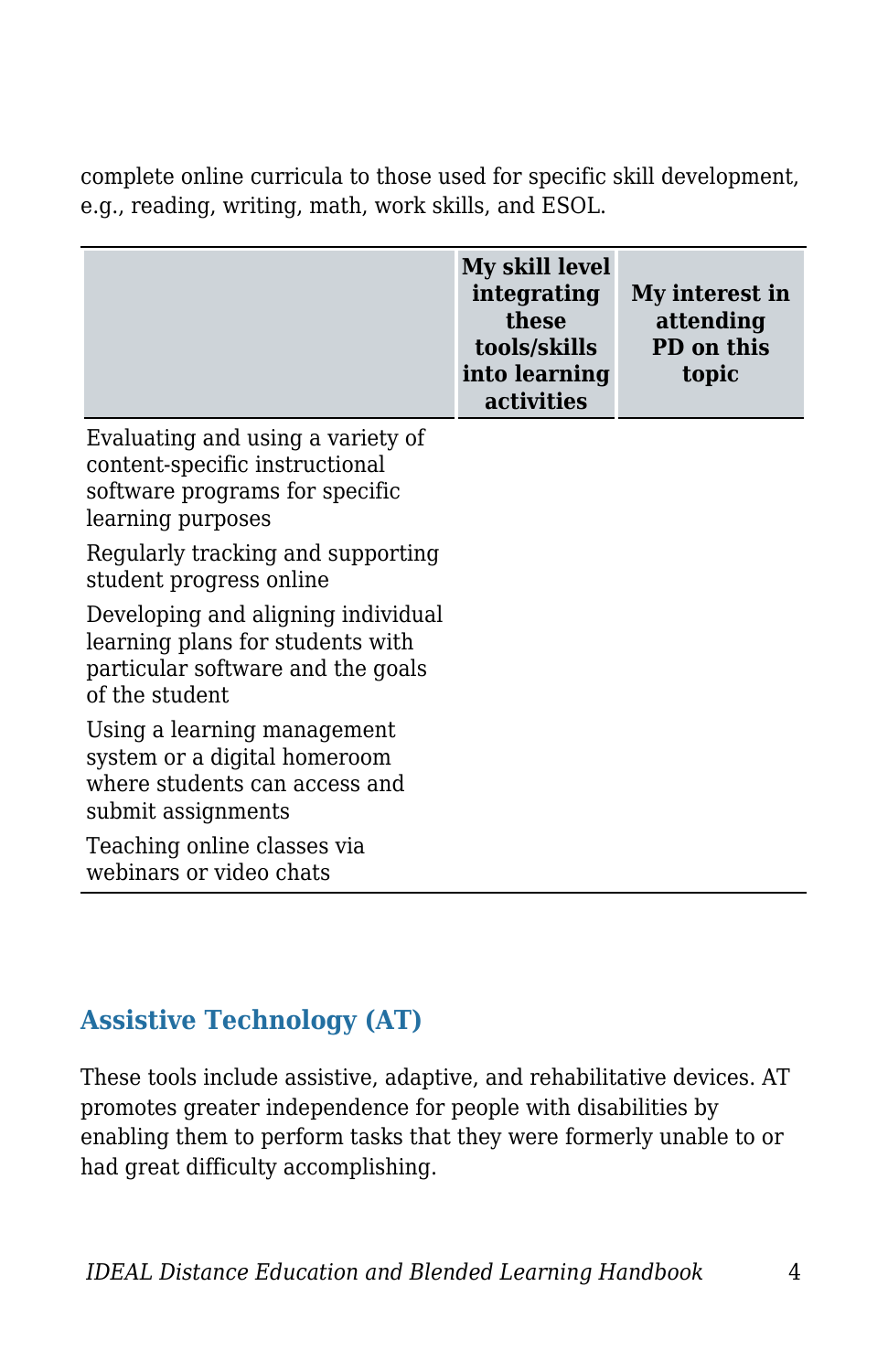|                                                                                                                                                                   | My skill level<br>integrating<br>these<br>tools/skills<br>into learning<br>activities | My interest in<br>attending<br>PD on this<br>topic |
|-------------------------------------------------------------------------------------------------------------------------------------------------------------------|---------------------------------------------------------------------------------------|----------------------------------------------------|
| Creating learning resources that<br>are<br>accessible for learners with<br>disabilities                                                                           |                                                                                       |                                                    |
| Making computers and other<br>technology more accessible (e.g.,<br>making the cursor speed slower,<br>increasing font size, or using text-<br>to-speech software) |                                                                                       |                                                    |
| Locating software, such as graphic<br>organizers, and/or assistive<br>devices, such as adaptive<br>keyboards                                                      |                                                                                       |                                                    |

#### **Using Online Resources**

Many classes have access to and use the Internet on a regular basis because adult learners need the skills involved for further education, at their places of employment, and for daily life needs.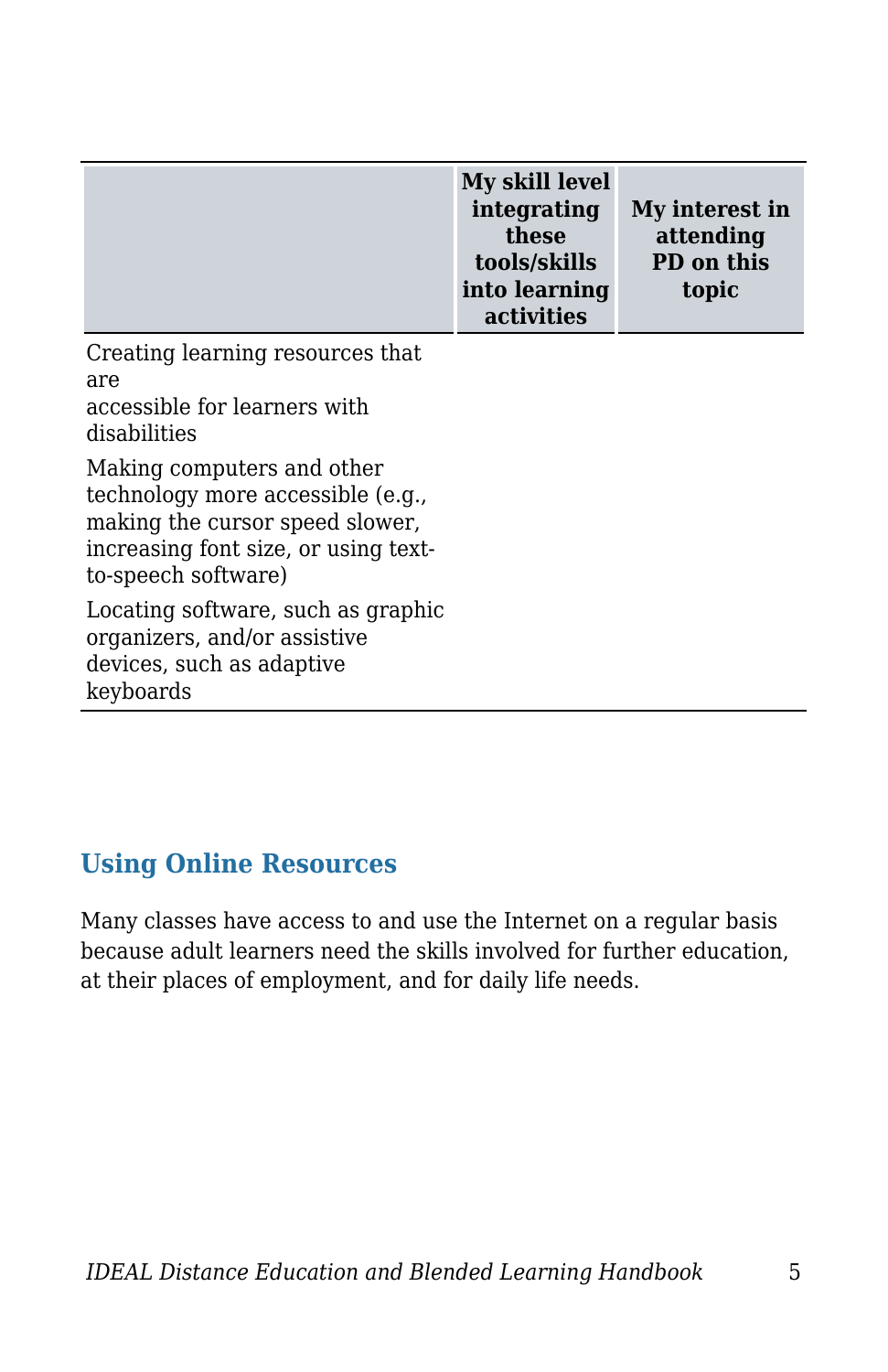| My skill level<br>integrating<br>these<br>tools/skills<br>into learning | My interest in<br>attending<br>PD on this<br>topic |
|-------------------------------------------------------------------------|----------------------------------------------------|
| activities                                                              |                                                    |

Using online resources on a regular basis; moving easily between websites for purposes such as research and communication Evaluating the content of websites for validity and appropriateness Creating and maintaining a website for information and communication Saving and sharing documents, bookmarks, and other materials online

#### **Communication Tools**

People today communicate using a variety of online technology tools. Some examples include email, shared online documents, blogs, and social networking sites.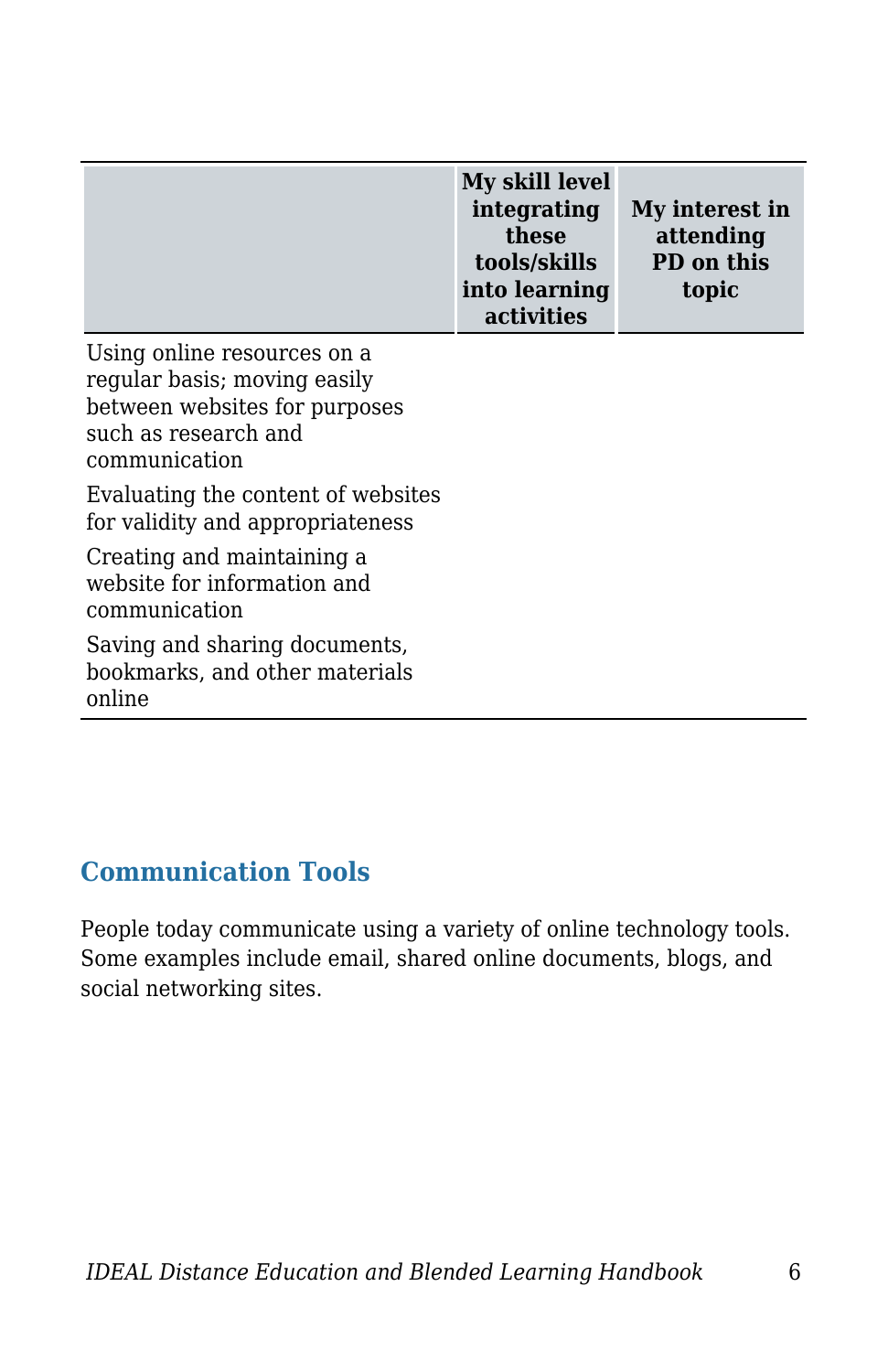|                                                                                                                                          | My skill level<br>integrating<br>these<br>tools/skills<br>into learning<br>activities | My interest in<br>attending<br>PD on this<br>topic |
|------------------------------------------------------------------------------------------------------------------------------------------|---------------------------------------------------------------------------------------|----------------------------------------------------|
| Setting up an email account and<br>communicating via email, including<br>attachments                                                     |                                                                                       |                                                    |
| Creating or contributing to online<br>discussions via a blog, wiki,<br>discussion, board, podcast, instant<br>messaging, or social media |                                                                                       |                                                    |
| Joining and participating in an<br>online (e.g., webinar,<br>videoconference) meeting                                                    |                                                                                       |                                                    |

#### **Video Technologies**

These tools include video cameras and other digital media tools as well as video editing software. These tools can be used to create both teacher- and student-generated videos.

|                                                              | My skill level<br>integrating<br>these<br>tools/skills<br>into learning<br>activities | My interest in<br>attending<br>PD on this topic |
|--------------------------------------------------------------|---------------------------------------------------------------------------------------|-------------------------------------------------|
| Creating video using a smartphone,<br>camera, or tablet      |                                                                                       |                                                 |
| Uploading/sharing video, for example<br>via Vimeo or YouTube |                                                                                       |                                                 |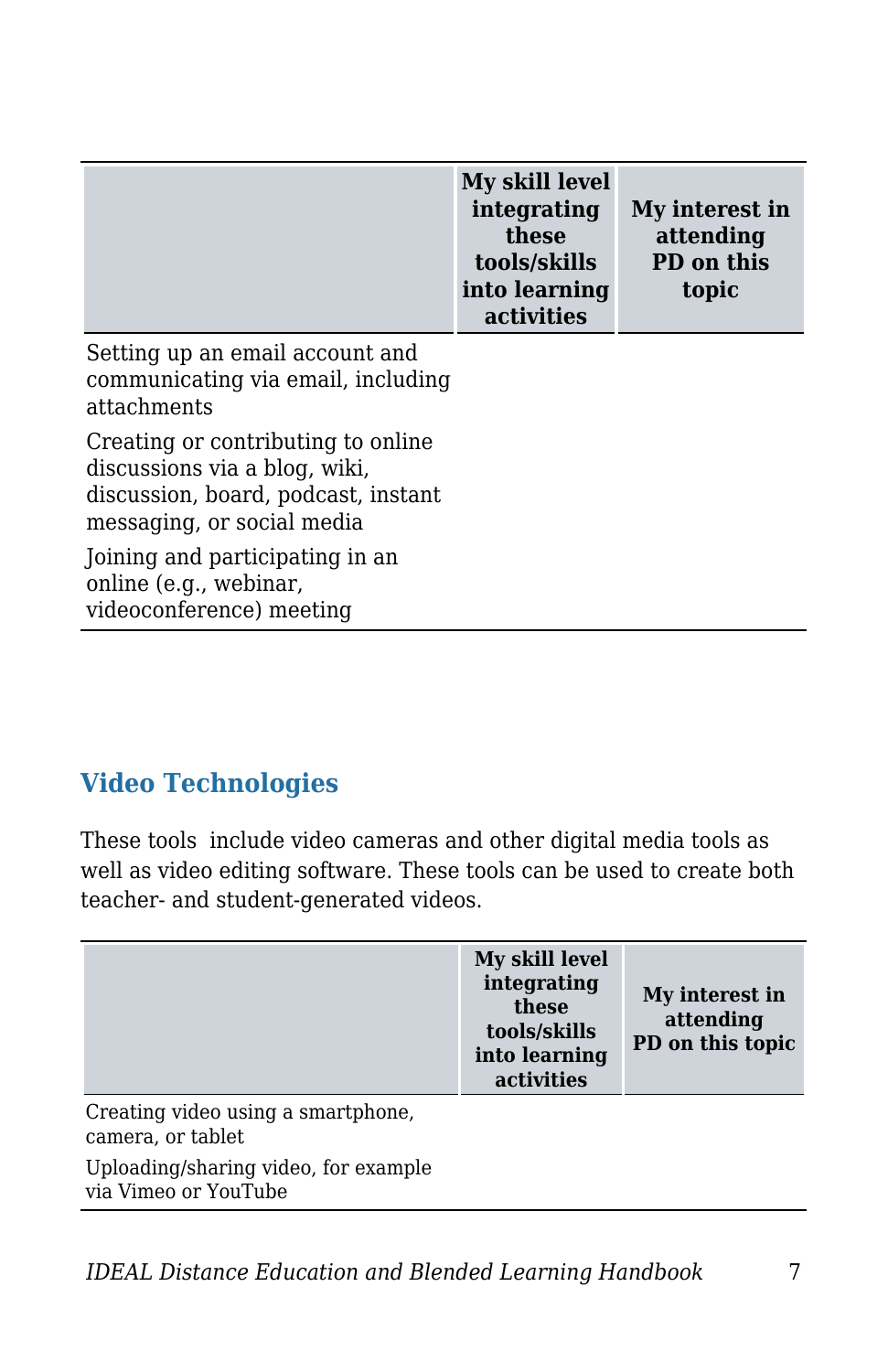### **Professional Development**

Keeping up with and integrating technology into classrooms requires continuous learning and exploring. There are many ways you can continue to learn, including doing research online, subscribing to email lists, using Twitter or other social networking sites, talking to colleagues, attending conferences, and even using this selfassessment tool.

|                                                                                                                               | My skill level<br>integrating<br>these<br>tools/skills<br>into learning<br>activities | My interest in<br>attending<br>PD on this<br>topic |
|-------------------------------------------------------------------------------------------------------------------------------|---------------------------------------------------------------------------------------|----------------------------------------------------|
| Participating in professional<br>development courses or workshops<br>related to integrating technology<br>into the curriculum |                                                                                       |                                                    |
| Using listservs (email discussion<br>lists), blogs, social media, online<br>courses, and other web-based<br>resources         |                                                                                       |                                                    |

#### **Evaluating and Using New Technologies**

One of the most challenging tasks you may face is simply keeping up with current technologies and choosing what is best to use in your classroom and program. Sometimes our students are way ahead of us!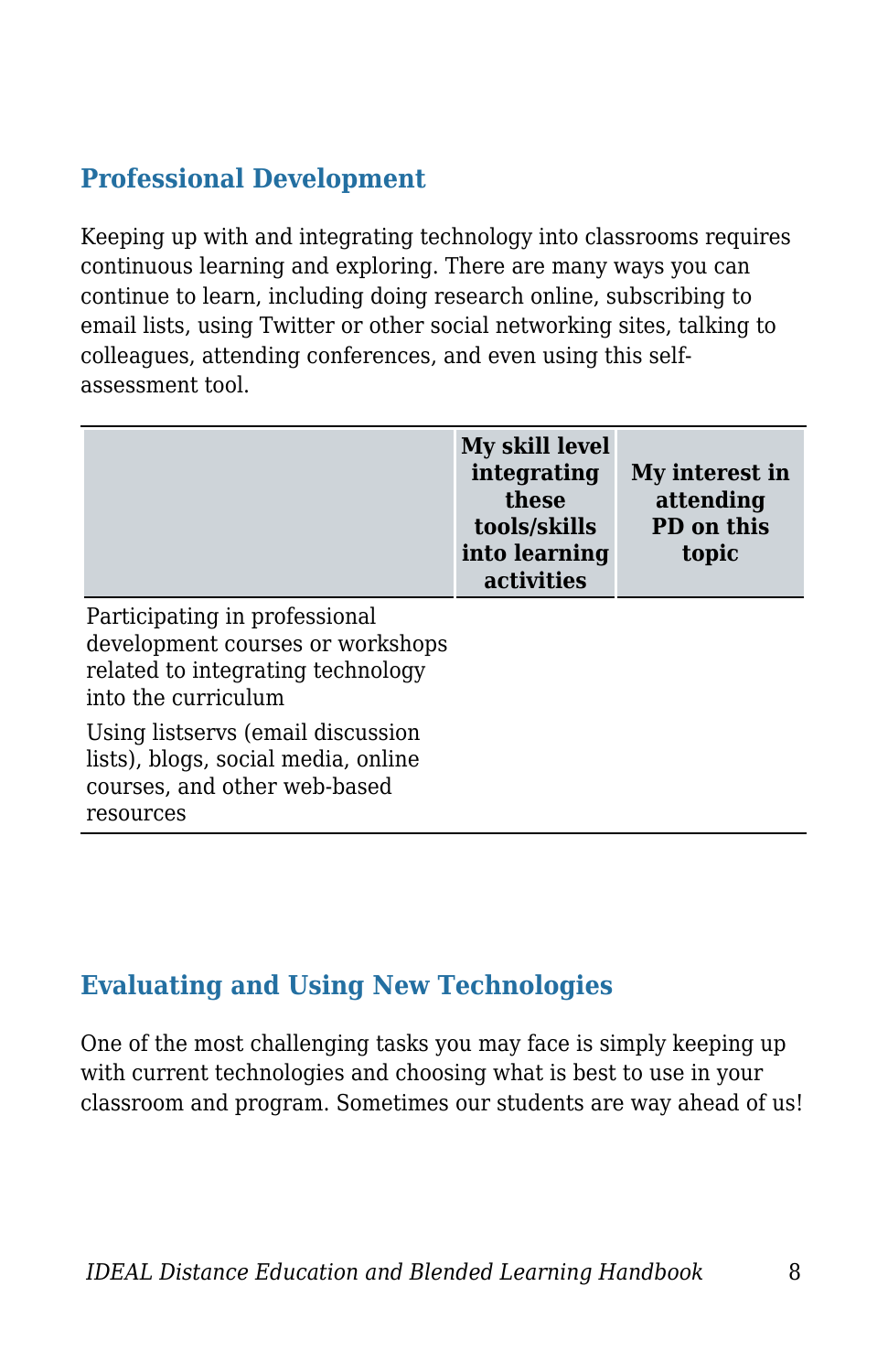|                                                                                                                                                                                                                                                           | My skill level<br>integrating<br>these<br>tools/skills<br>into learning<br>activities | My interest in<br>attending<br>PD on this<br>topic |
|-----------------------------------------------------------------------------------------------------------------------------------------------------------------------------------------------------------------------------------------------------------|---------------------------------------------------------------------------------------|----------------------------------------------------|
| Having knowledge of and using<br>technology tools to design and<br>develop digital learning<br>experiences and assessments                                                                                                                                |                                                                                       |                                                    |
| Using features of a mobile device<br>or phone such as text messaging,<br>web access, and downloading and<br>logging onto apps                                                                                                                             |                                                                                       |                                                    |
| Selecting technology appropriate<br>for tasks; understanding and<br>applying examples of how subject<br>matter and technology are<br>integrated into the<br>teaching/learning process to<br>facilitate student achievement,<br>creativity, and innovation |                                                                                       |                                                    |

#### **Social and Legal Issues**

The instructor serves as a role model when it comes to using technology. This includes knowing and obeying copyright, privacy, and other computer and Internet usage laws; modeling healthy habits while using computers; and thinking and talking about the role of technology in society.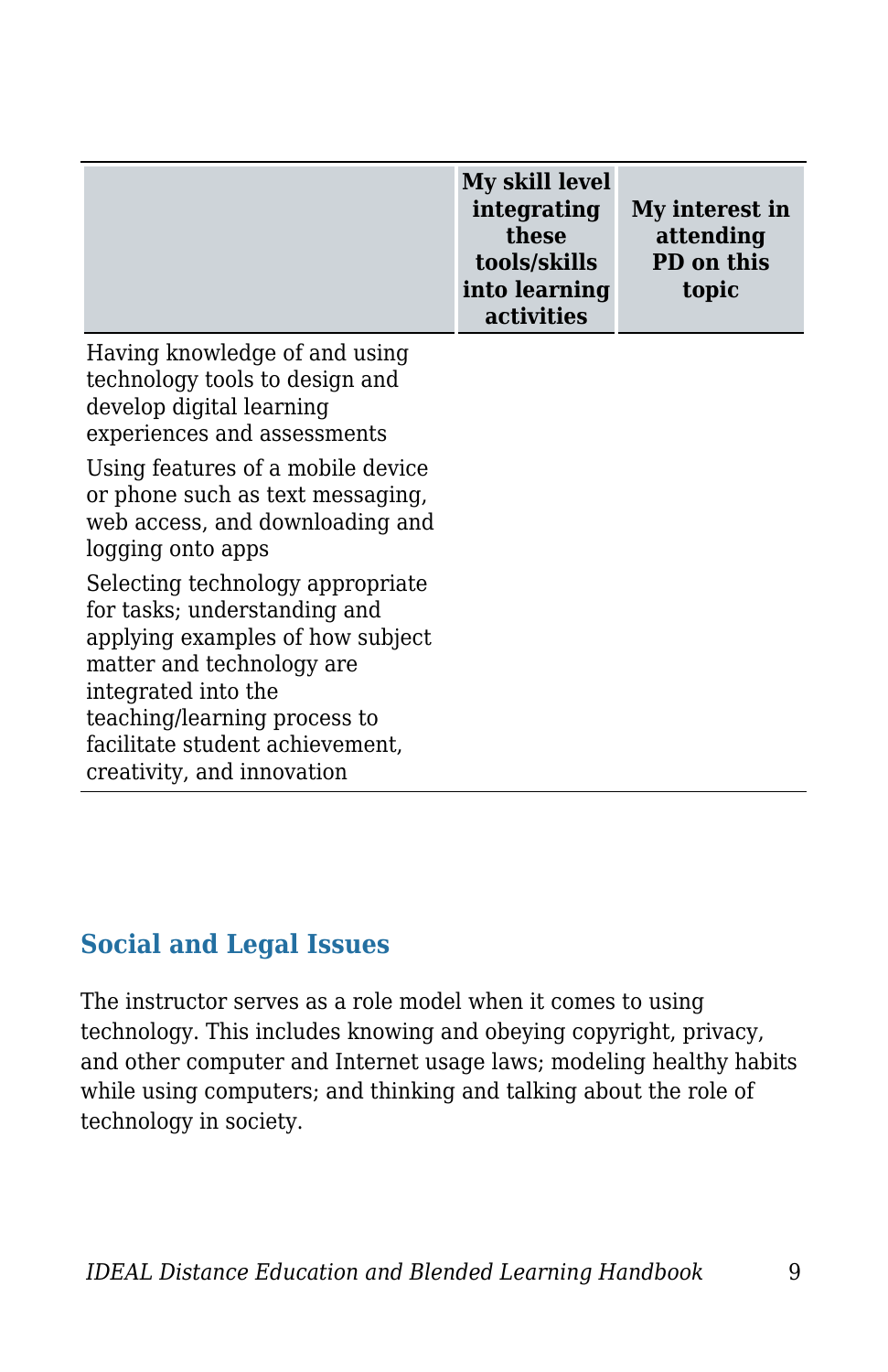|                                                                                                      | My skill level<br>integrating<br>these<br>tools/skills<br>into learning<br>activities | My interest in<br>attending<br>PD on this topic |
|------------------------------------------------------------------------------------------------------|---------------------------------------------------------------------------------------|-------------------------------------------------|
| Knowing about Internet safety,<br>privacy, and security; digital<br>footprint; and online reputation |                                                                                       |                                                 |
| Knowing strategies and techniques<br>regarding<br>information literacy and impact on<br>daily life   |                                                                                       |                                                 |